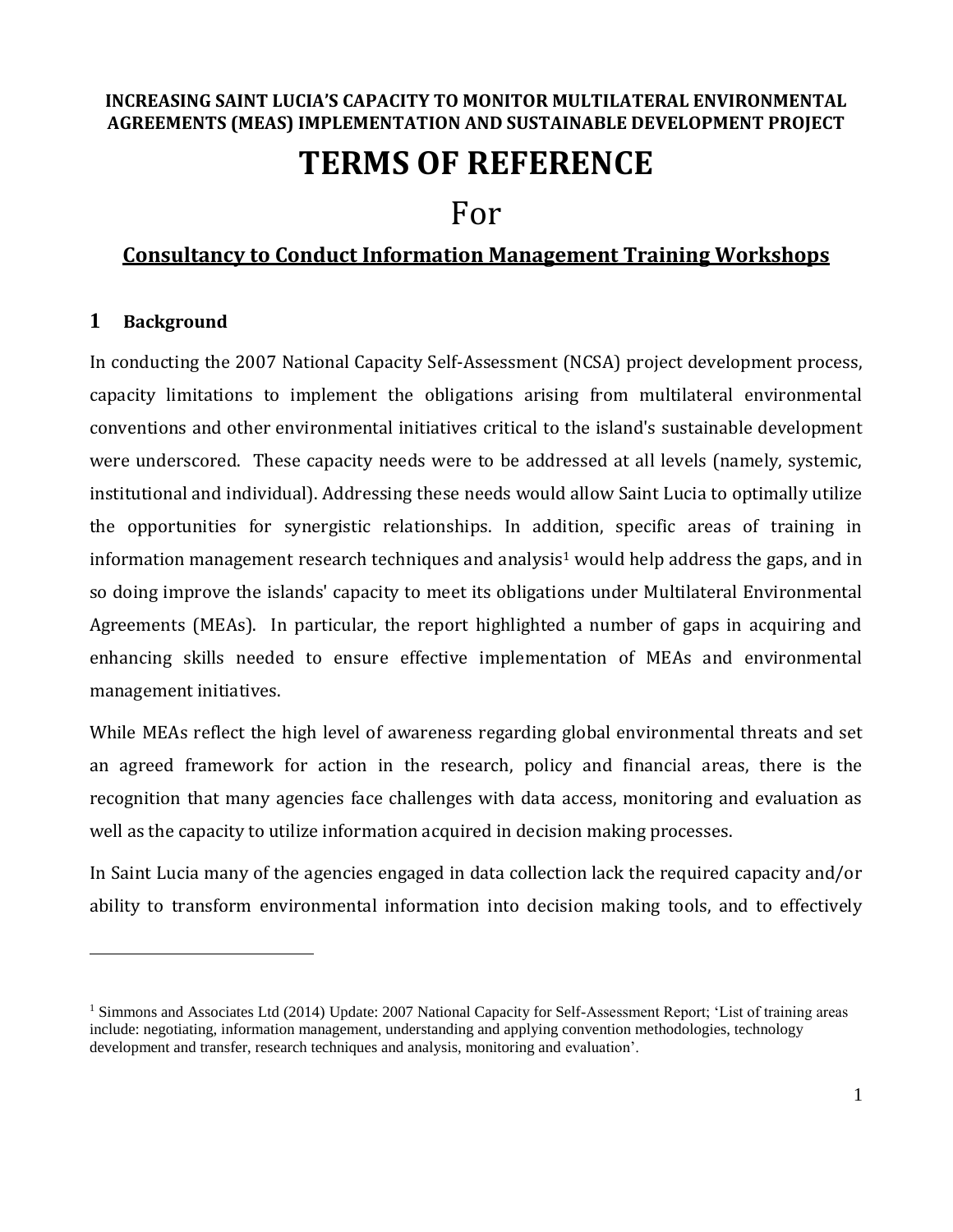interpret and utilize the available data in the decision making process. The ability to effectively monitor MEAs has also been identified as a gap by stakeholders with the resultant need to build capacity among local experts to undertake the same.

The Government of Saint Lucia (GOSL) seeks to address the national need for decision makers to have access to the information based on science in order to inform decision-making. Additionally, GOSL seeks to enhance its ability to meet reporting requirements with respect to MEAs. In this regard, the Department of Sustainable Development is increasing its efforts to institute efficient measures for monitoring the implementation of MEAs. With support from the Global Environment Facility (GEF) and the United Nations Environment Program (UNEP), the *Increasing Saint Lucia's Capacity to Monitor MEAs implementation and Sustainable Development Project* will assist in enhancing capacity building and priorities through targeted interventions. Achieving this in an effective and efficient manner, the successful execution of the project, calls for targeted training of all key agencies engaged in environmental management and reporting.

To this end, a consultant will be engaged to provide expert training on five (5) of the areas identified during the 2007 National Capacity Self-Assessment (NCSA) project. The executing agency intends to engage a suitably qualified consultant to provide the requisite training as detailed in Table 2.

### **2 Objectives**

The objectives of this consultancy are as follows:

- 1. To conduct training and equip public and private sector, civil society and nongovernmental officers in the use of environmental information to facilitate national, indicator-based reporting on conventions;
- 2. To facilitate advanced training workshops in, i) information management in records management (data collection), ii) data analysis and interpretation, iii) communicating environmental information and risk, iv) understanding and v) applying convention methodologies and monitoring and evaluation and;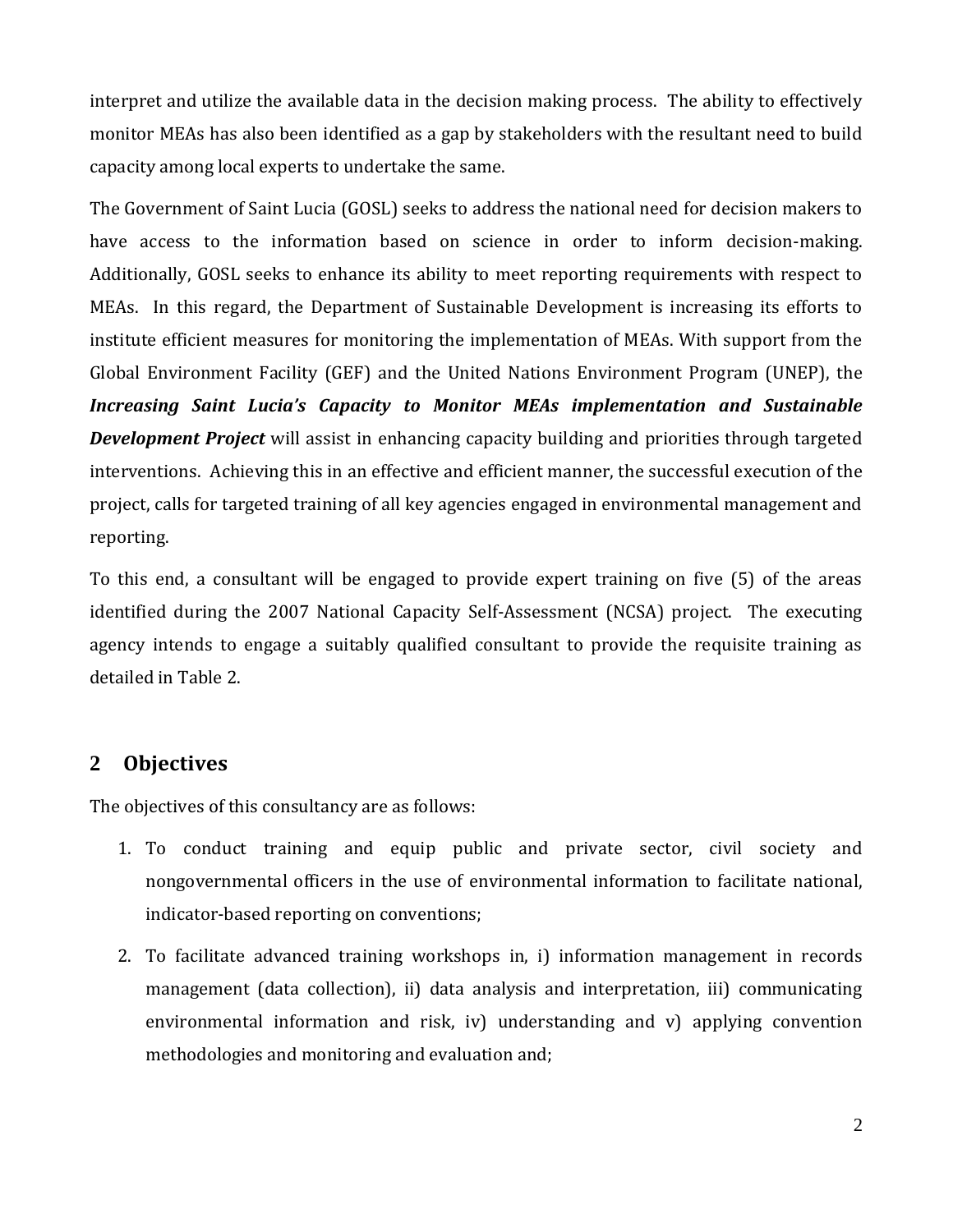3. To undertake cutting edge and future focused training which could be practically transferred into the workplace and facilitate training of trainers who could serve as focal points for internal agency transfer of skills.

### **3 Scope of Services**

 $\overline{a}$ 

Training sessions will be held at the National ICT Centre and will be facilitated by the contracted consultant. The targeted agencies are listed will be supplied to the engaged consultant.

The Consultant is required to undertake services in keeping with the following tasks:

- **Task 1-** Create a training action plan, which must ensure that the necessary systems are in place, resources are accessible, and training can be sourced or designed, coordinated, delivered and positioned for greatest impact.
- **Task 2 -** Develop a training module based on the requirements identified in Table 2.
- **Task 3 -** Identify areas where a training of trainers' approach can be adopted.
- **Task 4 -** Undertake a cross agency approach to training and ensure that all key agencies engaged in environmental management and reporting are targeted.
- **Task 5 -** Evaluate the training administered by assessment and verification

### **4 Proposed Training Areas with Objectives, Target Group and Strategy<sup>2</sup>**

A training plan is strategic to increasing the capacity of stakeholders engaged in MEA implementation and monitoring. Targeted agencies will receive training to improve information management, reporting for MEAs and sustainable development. The Consultant is free to propose additional agencies which could benefit from the proposed training, but have not been considered by the Department.

<sup>2</sup> Ministry of Sustainable Development, Energy, Science and Technology, Increase Saint Lucia's Capacity to Monitor MEA Implementation and Sustainable Development Project, Information Management Training Needs Assessment Report, submitted by Simmons & Associates Ltd (2014), pp. 13-23.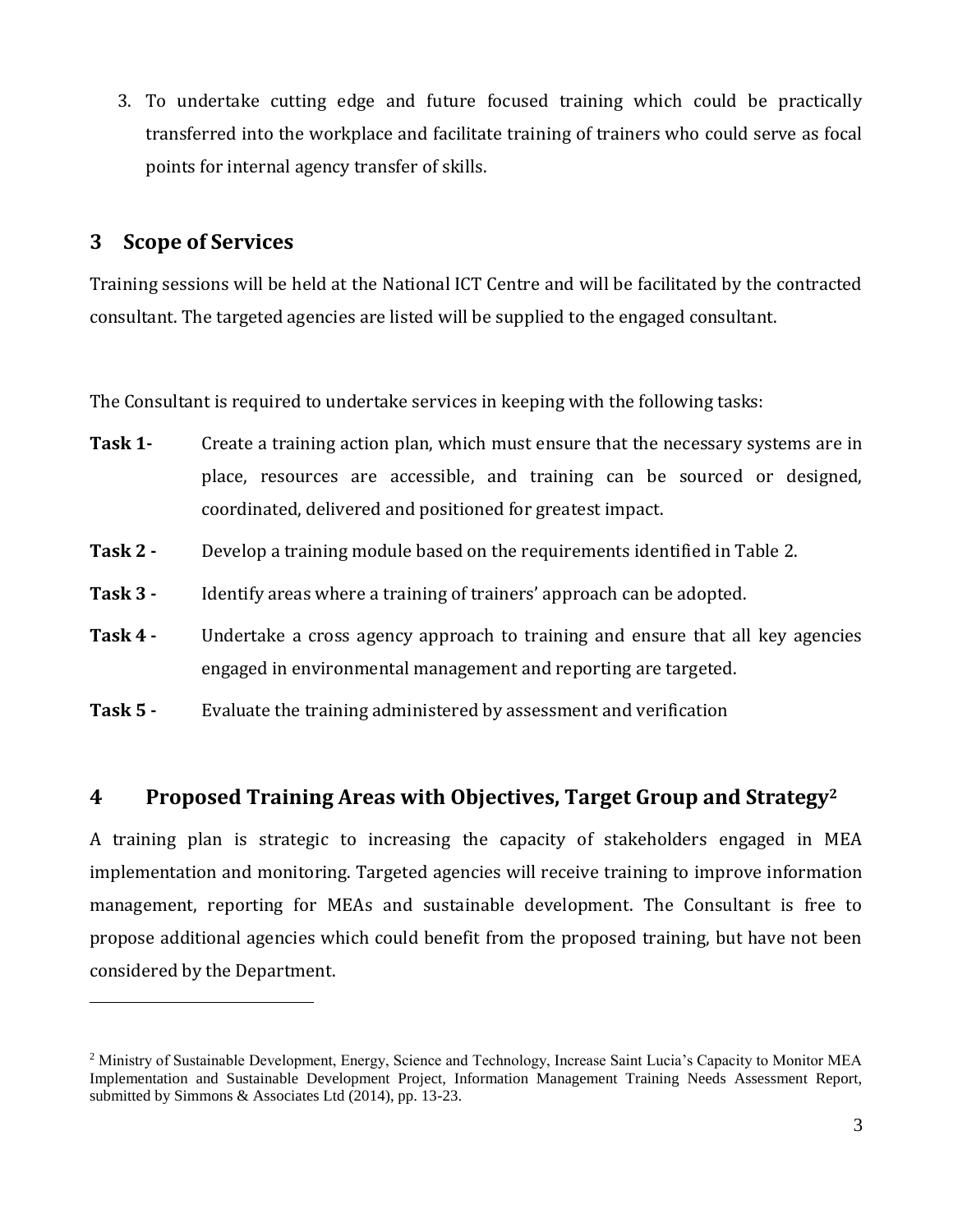### **Training Levels Key**

| <b>Basic</b> (B)    | Understands the existing issues<br>Aware of the range of possible approaches<br>Able to do the tasks in a simple environment, or with supervision |
|---------------------|---------------------------------------------------------------------------------------------------------------------------------------------------|
| Intermediate (I)    | Able to do the task in medium complexity environment<br>Able to make a decision and choose an approach where several approaches<br>are available  |
| <b>Advanced</b> (A) | Able to train others<br>Able to manage others undertaking task<br>Able to apply the learning/undertake tasks in a complex environment             |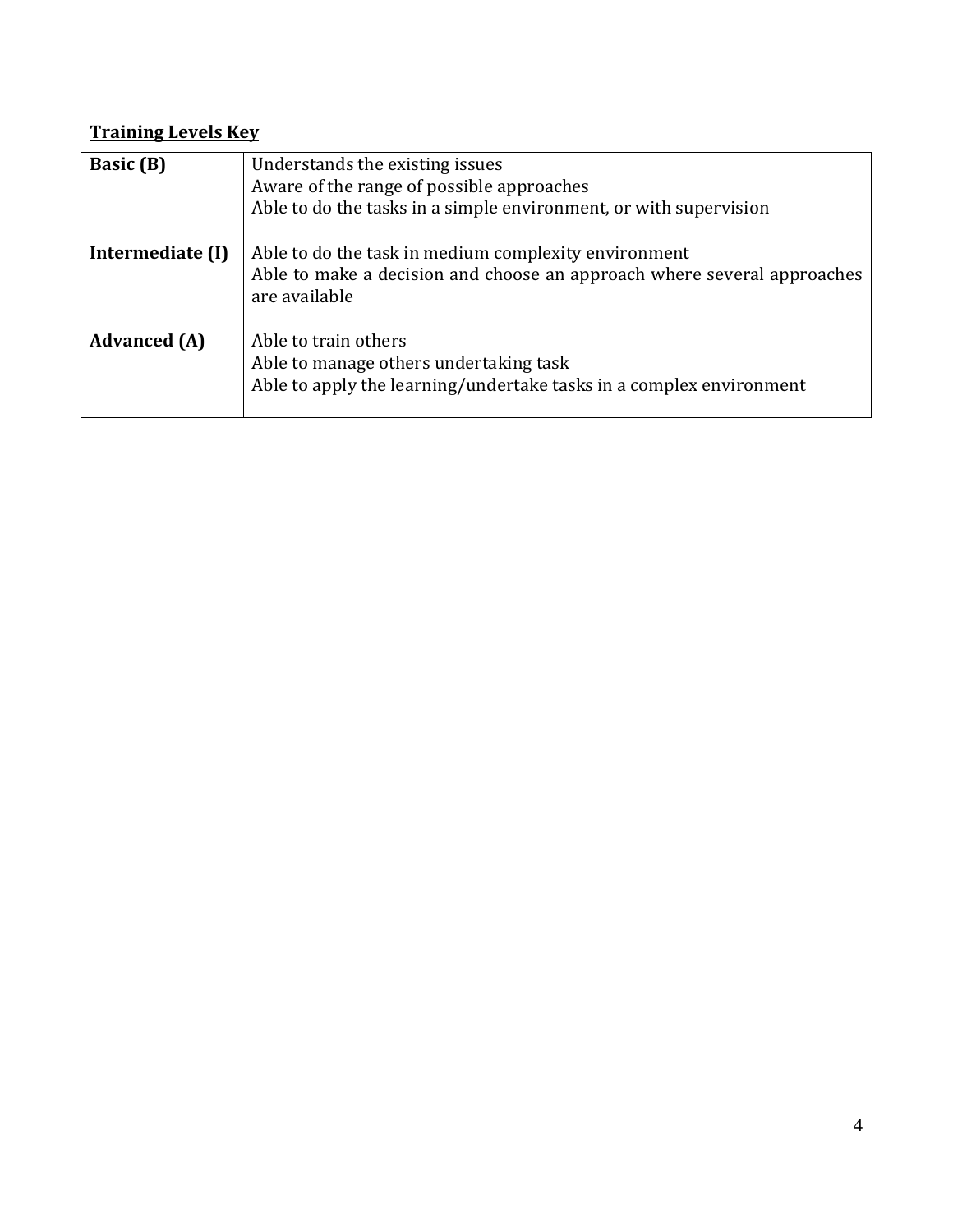| Area of                             | <b>Training Objective</b>                                                                                                                                                                                                                                                                                                                                                                                                                                                                                                                                                                                                               | <b>Expected Outcome</b>                                                                                                                                                                                                                                                                                                                                                                                                                                                                                                                                                                         | <b>Target Group and</b>                                                                                                                                                                                                                                                                                                                                                                                                                                                                                                                                                                             | <b>Mode of Training</b>                                                                                                                                                                                                                                                                                                                                                                                                                                                                                                |
|-------------------------------------|-----------------------------------------------------------------------------------------------------------------------------------------------------------------------------------------------------------------------------------------------------------------------------------------------------------------------------------------------------------------------------------------------------------------------------------------------------------------------------------------------------------------------------------------------------------------------------------------------------------------------------------------|-------------------------------------------------------------------------------------------------------------------------------------------------------------------------------------------------------------------------------------------------------------------------------------------------------------------------------------------------------------------------------------------------------------------------------------------------------------------------------------------------------------------------------------------------------------------------------------------------|-----------------------------------------------------------------------------------------------------------------------------------------------------------------------------------------------------------------------------------------------------------------------------------------------------------------------------------------------------------------------------------------------------------------------------------------------------------------------------------------------------------------------------------------------------------------------------------------------------|------------------------------------------------------------------------------------------------------------------------------------------------------------------------------------------------------------------------------------------------------------------------------------------------------------------------------------------------------------------------------------------------------------------------------------------------------------------------------------------------------------------------|
| <b>Training</b>                     |                                                                                                                                                                                                                                                                                                                                                                                                                                                                                                                                                                                                                                         |                                                                                                                                                                                                                                                                                                                                                                                                                                                                                                                                                                                                 | <b>Level of Training</b>                                                                                                                                                                                                                                                                                                                                                                                                                                                                                                                                                                            | <b>Training Strategy</b>                                                                                                                                                                                                                                                                                                                                                                                                                                                                                               |
| <b>Records</b><br><b>Management</b> | To enable agencies to<br>record<br>and<br>retain<br>evidence<br>of<br>work<br>undertaken. This task has<br>become more important<br>and challenging in this<br>electronic<br>when<br>age,<br>employees have various<br>location options at which<br>to store and share the<br>documentation of their<br>work.<br>This training will look at<br>the core principle of<br>records management, and<br>how they can be applied<br>to assess and improve<br>participants:<br>- familiarity with the<br>main elements of<br>records management<br>in order to be able to<br>identify opportunities<br>for the application /<br>improvement of | Participants should:<br>possess increased<br>$\bullet$<br>understanding of the<br>business and legal<br>benefits of establishing<br>a records retention<br>program.<br>Be able to:<br>• explain how to conduct<br>and document legal<br>research on, state, and<br>local records retention<br>requirements.<br>establish guidelines for<br>developing vital<br>records operating<br>procedures.<br>• identify the various<br>types of coding<br>systems.<br>recommend solutions<br>$\bullet$<br>for common filing<br>problems and for<br>safeguarding the<br>security and<br>confidentiality of | The training program<br>should be designed to target<br>each of the groups<br>separately i.e.<br>Senior managers<br>(A);<br>ii.<br>Practitioners/<br>Middle managers (A)<br>iii.<br>Administrators/<br>Operational staff<br>(workers); $(B)$<br>The training aimed at senior<br>managers is intended to<br>sensitize them as to the<br>benefits and solicit support<br>for its implementation.<br>The middle level<br>practitioners and<br>operational staff are<br>targeted for a more practical<br>and hands on approach so<br>as to increase the possibility<br>of successful<br>implementation. | The training program should be<br>conducted in Face to Face mode<br>and be as hands on as possible.<br>should<br>It<br>involve<br>the<br>development<br>and<br>implementation of a records<br>management system<br>at<br>an<br>organizational level.<br>The training should also allow<br>participants to have<br>online<br>access to the facilitator training<br>during<br>the<br>project<br>implementation<br>period<br>thus<br>facilitating<br>coaching<br>and<br>mentoring during the hands on<br>training session |

### **Table 1 - Information Management Training Plan**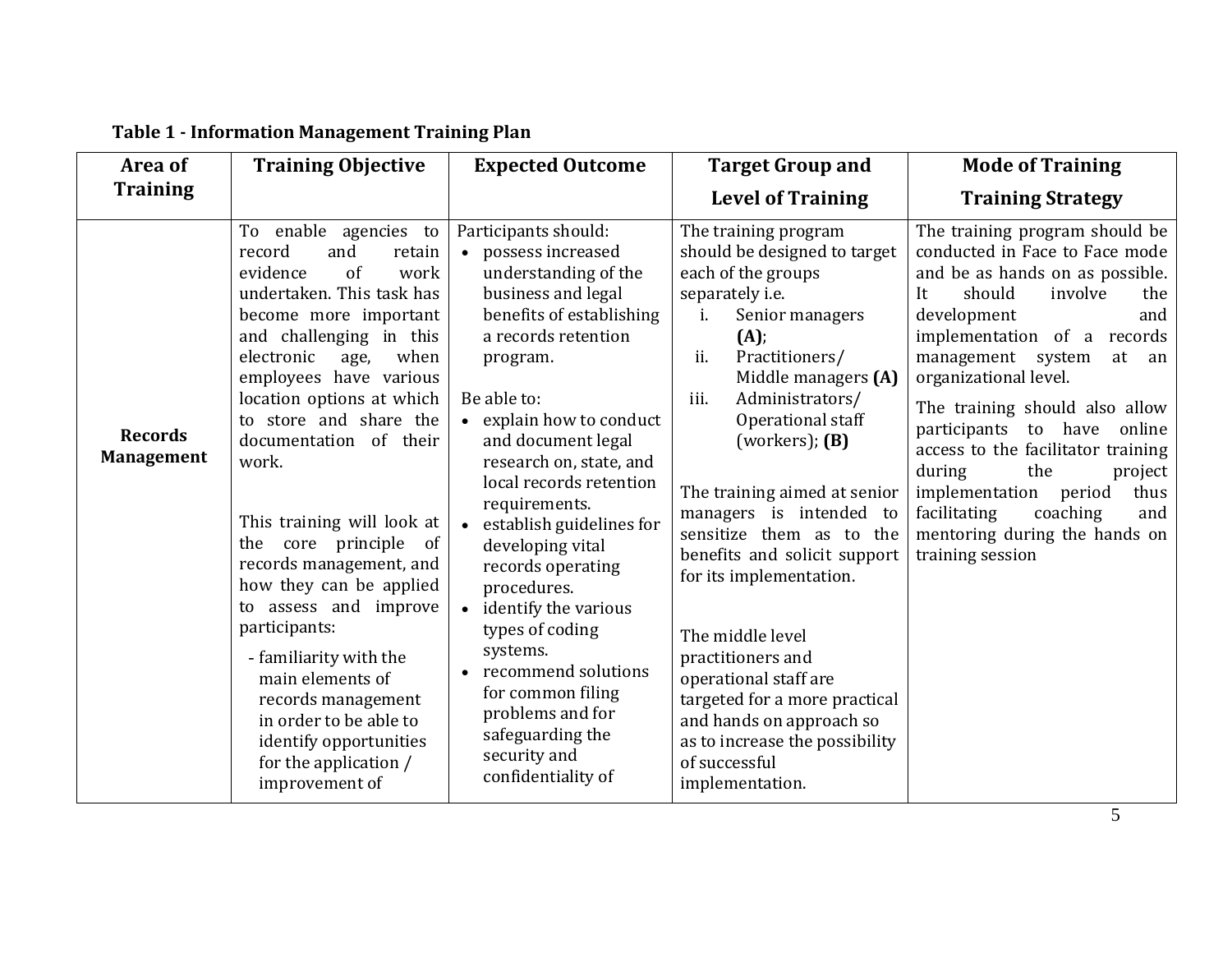| Area of                                          | <b>Training Objective</b>                                                                                                                                                                                                                                                                                                                            | <b>Expected Outcome</b>                                                                                                                                                                                                                                                                                                                                                                        | <b>Target Group and</b>                                                                                           | <b>Mode of Training</b>                                                                                                                                                                                                                                                                                                                          |
|--------------------------------------------------|------------------------------------------------------------------------------------------------------------------------------------------------------------------------------------------------------------------------------------------------------------------------------------------------------------------------------------------------------|------------------------------------------------------------------------------------------------------------------------------------------------------------------------------------------------------------------------------------------------------------------------------------------------------------------------------------------------------------------------------------------------|-------------------------------------------------------------------------------------------------------------------|--------------------------------------------------------------------------------------------------------------------------------------------------------------------------------------------------------------------------------------------------------------------------------------------------------------------------------------------------|
| <b>Training</b>                                  |                                                                                                                                                                                                                                                                                                                                                      |                                                                                                                                                                                                                                                                                                                                                                                                | <b>Level of Training</b>                                                                                          | <b>Training Strategy</b>                                                                                                                                                                                                                                                                                                                         |
|                                                  | records management<br>within an<br>organization's record<br>management systems,<br>- familiarity with the<br>scope, principles and<br>purpose of records<br>management<br>- understanding of the<br>elements that make up<br>a records management<br>policy<br>- ability to diagnose risk<br>areas where records<br>management action is<br>required | records.<br>• identify the reasons for<br>careful selection of<br>records housing<br>equipment and<br>describe the criteria<br>and considerations in<br>selecting equipment.<br>explain how to<br>$\bullet$<br>establish an effective<br>forms analysis<br>programme.<br>• describe the principles<br>of conservation of<br>archival materials to<br>ensure their<br>permanent<br>preservation |                                                                                                                   |                                                                                                                                                                                                                                                                                                                                                  |
| Data analysis<br>and<br>interpretation<br>(SPSS) | The focus of this training<br>is an introduction to the<br>statistical component of<br>SPSS.<br>This<br>is<br>an<br>application-oriented<br>training and the approach<br>will<br>be<br>practical.<br>Participants will take a<br>look at several statistical<br>techniques and discuss<br>situations in which one<br>would<br>each<br>use            | Demonstrate an<br>understanding and<br>skills associated with<br>data extraction, data<br>management and<br>Statistical analysis,<br>including setting up a<br>data entry page<br>Working with<br>variables<br>Adding, moving and<br>recoding variables                                                                                                                                        | Senior Managers (B)<br>Practitioners/Middle<br>Managers (I)<br>Administrators/Operational<br>Staff (workers); (I) | The training should include both<br>class sessions as well as hands<br>on projects for the Middle<br>Managers and Operational Staff.<br>The Senior Managers and Middle<br>of<br>various<br>Managers<br>the<br>agencies<br>engaged<br>in<br>administration<br>decision<br>and<br>making should be exposed to the<br>value of SPSS and benefits to |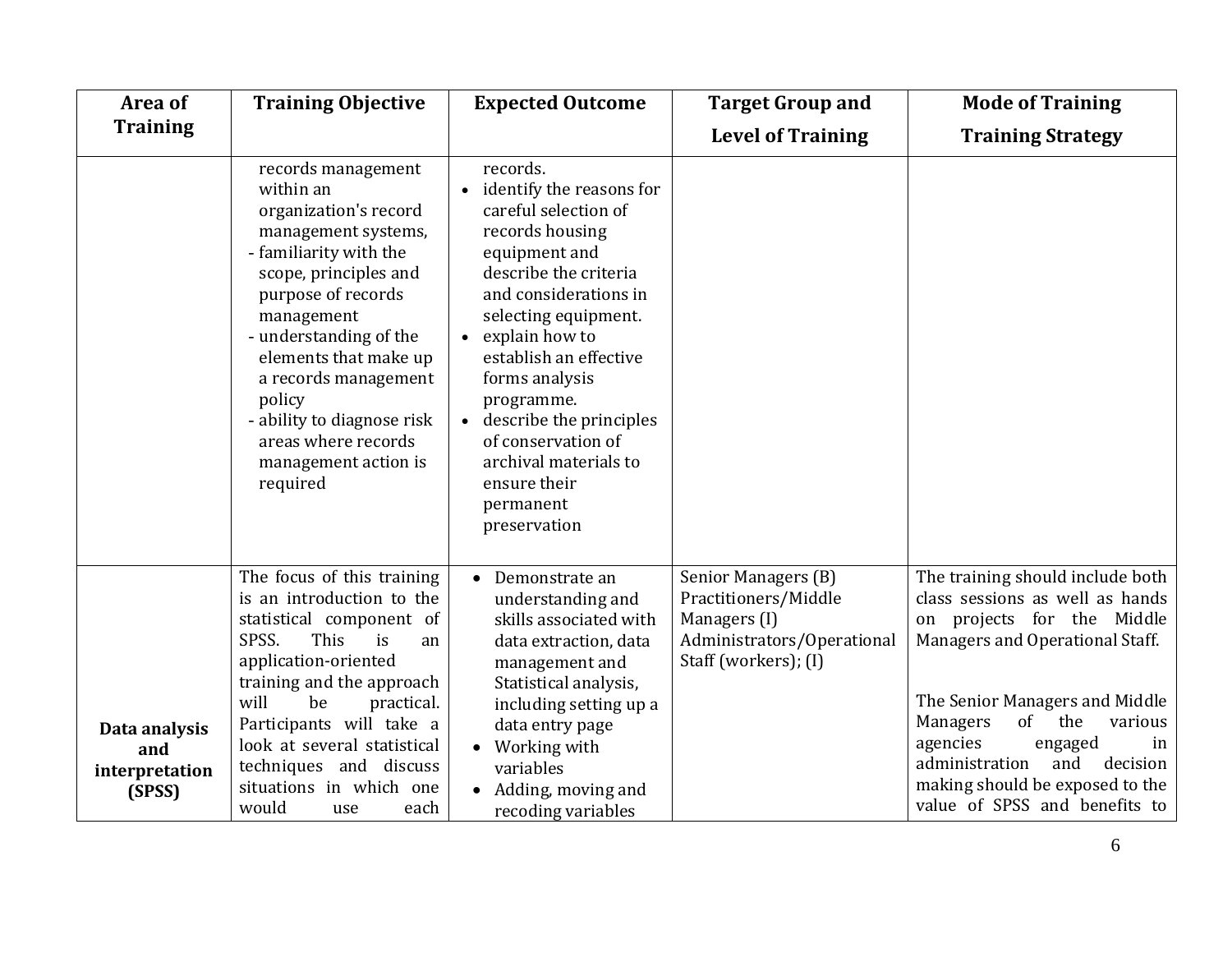| Area of                                 | <b>Training Objective</b>                                                                                                                                                                                                                                                                                                  | <b>Expected Outcome</b>                                                                                  | <b>Target Group and</b>  | <b>Mode of Training</b>                                                                                                                                                                                                                                                                                                                                                                                                                                                                                                                                                                         |
|-----------------------------------------|----------------------------------------------------------------------------------------------------------------------------------------------------------------------------------------------------------------------------------------------------------------------------------------------------------------------------|----------------------------------------------------------------------------------------------------------|--------------------------|-------------------------------------------------------------------------------------------------------------------------------------------------------------------------------------------------------------------------------------------------------------------------------------------------------------------------------------------------------------------------------------------------------------------------------------------------------------------------------------------------------------------------------------------------------------------------------------------------|
| <b>Training</b>                         |                                                                                                                                                                                                                                                                                                                            |                                                                                                          | <b>Level of Training</b> | <b>Training Strategy</b>                                                                                                                                                                                                                                                                                                                                                                                                                                                                                                                                                                        |
|                                         | technique,<br>the<br>assumptions<br>made<br>by<br>each method, how to set<br>up the analysis using SPSS<br>as well as how<br>to<br>interpret the results. This<br>includes a broad range of<br>techniques for exploring<br>and summarizing data, as<br>well as investigating and<br>testing<br>underlying<br>relationships | • Using the drop down<br>menus to perform<br>tasks<br>• Perform analysis                                 |                          | their organization as well as the<br>resource requirements.<br>Consultant to source access to<br>the software and hardware<br>required to implement training<br>and should support this training<br>program provided there is a<br>commitment to implement.<br>One component of this training<br>is a joint organization team of<br>middle<br>managers<br>and<br>staff<br>trained<br>operational<br>together and assigned to a<br>project which is geared at using<br>SPSS within their organization.<br>This should be hands on and<br>facilitate<br>phased<br>a<br>implementation of SPSS for |
|                                         |                                                                                                                                                                                                                                                                                                                            |                                                                                                          |                          | organizations which can benefit<br>from this intervention.                                                                                                                                                                                                                                                                                                                                                                                                                                                                                                                                      |
| <b>Understanding</b><br>and<br>applying | This<br>should<br>training<br>provide participants with                                                                                                                                                                                                                                                                    | Participants should:                                                                                     | Middle Managers (I)      |                                                                                                                                                                                                                                                                                                                                                                                                                                                                                                                                                                                                 |
| Convention                              | guidance on the practical                                                                                                                                                                                                                                                                                                  | • Learn about                                                                                            | Senior Managers (I)      |                                                                                                                                                                                                                                                                                                                                                                                                                                                                                                                                                                                                 |
| <b>Methodologies</b>                    | aspects of negotiating,<br>implementing,<br>and<br>enforcing environmental<br>conventions<br>the<br>at                                                                                                                                                                                                                     | international<br>environmental<br>politics, definitions,<br>theories, concepts,<br>ideas, and conflicts. | Operational Staff (B)    |                                                                                                                                                                                                                                                                                                                                                                                                                                                                                                                                                                                                 |

7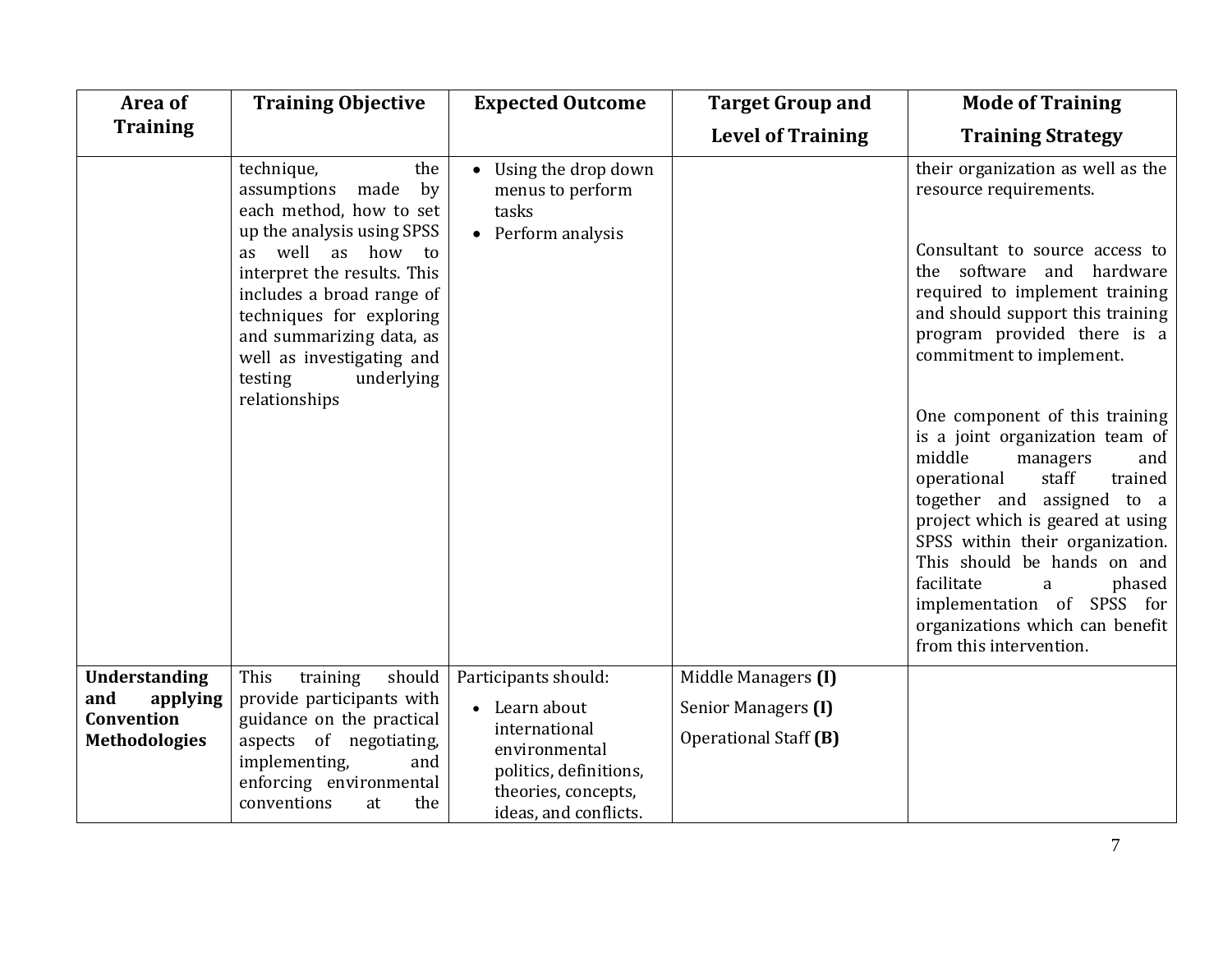| Area of         | <b>Training Objective</b>                                                                                                                                                                                                                                                                                                                                                                                                                                                                            | <b>Expected Outcome</b>                                                                                                                                                                                                                                                                                                                                                                                                                                                                                                                                                                                                                       | <b>Target Group and</b>  | <b>Mode of Training</b>  |
|-----------------|------------------------------------------------------------------------------------------------------------------------------------------------------------------------------------------------------------------------------------------------------------------------------------------------------------------------------------------------------------------------------------------------------------------------------------------------------------------------------------------------------|-----------------------------------------------------------------------------------------------------------------------------------------------------------------------------------------------------------------------------------------------------------------------------------------------------------------------------------------------------------------------------------------------------------------------------------------------------------------------------------------------------------------------------------------------------------------------------------------------------------------------------------------------|--------------------------|--------------------------|
| <b>Training</b> |                                                                                                                                                                                                                                                                                                                                                                                                                                                                                                      |                                                                                                                                                                                                                                                                                                                                                                                                                                                                                                                                                                                                                                               | <b>Level of Training</b> | <b>Training Strategy</b> |
|                 | international and national<br>levels. It will also inform<br>of<br>the<br>them<br>major<br>environmental challenges<br>and how they have been<br>addressed by the global<br>community.<br>It will also introduce<br>them<br>global<br>to<br>discussions<br>on<br>sustainable development<br>and invite them to think<br>and debate on innovative<br>accelerate<br>to<br>ways<br>achieving<br>progress in<br>sustainable development<br>goals at the national,<br>regional and international<br>level | • Identify global<br>environmental<br>problems, causes,<br>inter-linkages, drivers<br>for priority setting.<br>• Identify actors in<br>global environmental<br>politics, role of<br>international<br>organizations<br>(normative vs.<br>operational),<br>Understand the<br>international<br>convention process,<br>obstacles,<br>opportunities, criteria<br>and conditions for<br>successful<br>environmental<br>agreements.<br>Identify the<br>sustainable<br>development goals at<br>the global, national,<br>local scale and<br>investigate how they<br>are related.<br>Evaluate<br>sustainability<br>indicators<br>• Analyze interactions |                          |                          |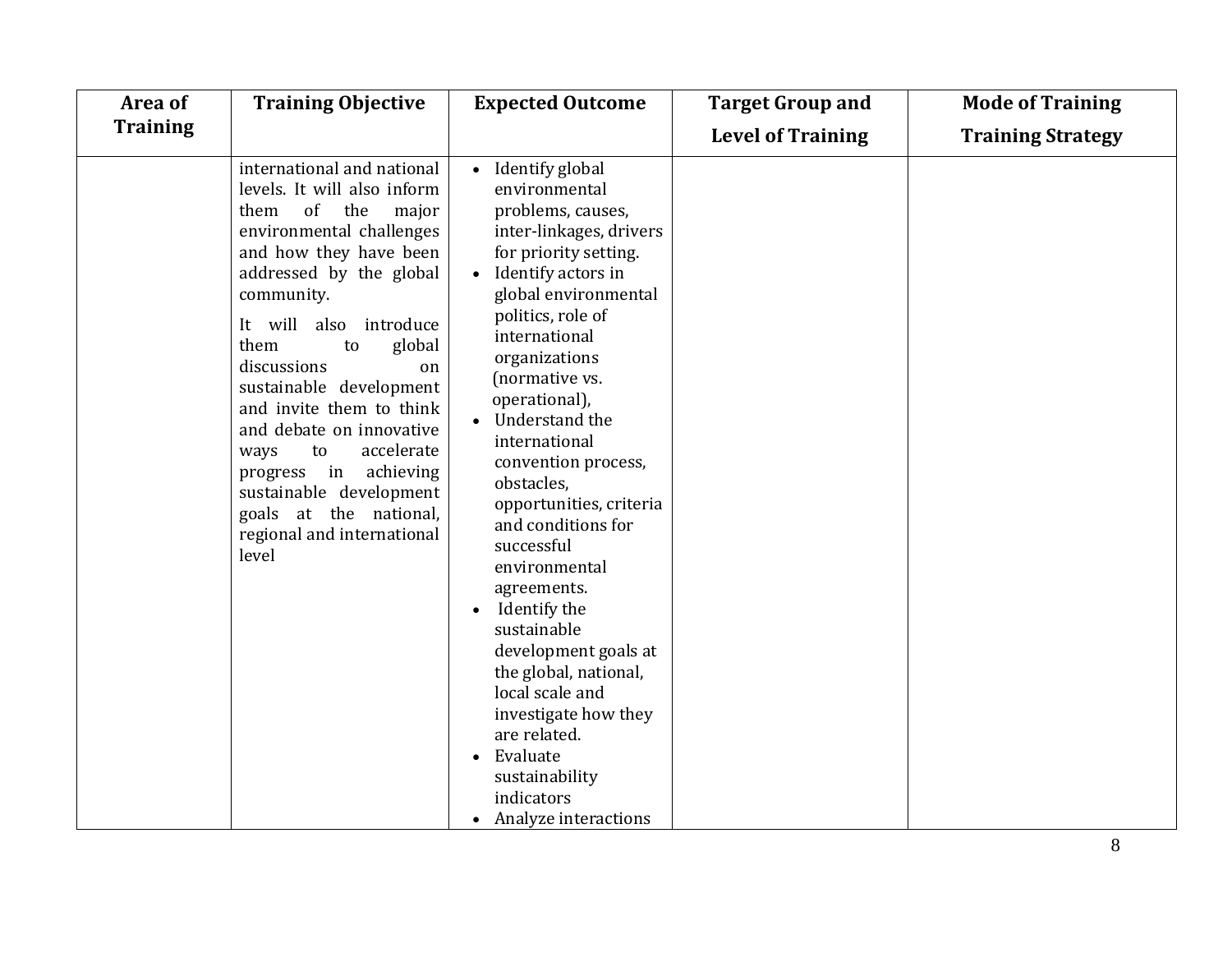| Area of                                    | <b>Training Objective</b>                                                                                                                                                                                                                                                                                                                                                                                                                              | <b>Expected Outcome</b>                                                                                                                                                                                                                                                                                                                                                                                                                                                                                                                                 | <b>Target Group and</b>                    | <b>Mode of Training</b>                                                                                                                                                                                                                                                               |
|--------------------------------------------|--------------------------------------------------------------------------------------------------------------------------------------------------------------------------------------------------------------------------------------------------------------------------------------------------------------------------------------------------------------------------------------------------------------------------------------------------------|---------------------------------------------------------------------------------------------------------------------------------------------------------------------------------------------------------------------------------------------------------------------------------------------------------------------------------------------------------------------------------------------------------------------------------------------------------------------------------------------------------------------------------------------------------|--------------------------------------------|---------------------------------------------------------------------------------------------------------------------------------------------------------------------------------------------------------------------------------------------------------------------------------------|
| <b>Training</b>                            |                                                                                                                                                                                                                                                                                                                                                                                                                                                        |                                                                                                                                                                                                                                                                                                                                                                                                                                                                                                                                                         | <b>Level of Training</b>                   | <b>Training Strategy</b>                                                                                                                                                                                                                                                              |
|                                            |                                                                                                                                                                                                                                                                                                                                                                                                                                                        | and conflicts among<br>MEAs and other<br>global institutional<br>arrangements<br>Investigate how<br>information<br>management has and<br>can be used to inform<br>policy makers.                                                                                                                                                                                                                                                                                                                                                                        |                                            |                                                                                                                                                                                                                                                                                       |
| <b>Monitoring and</b><br><b>Evaluation</b> | This<br>should<br>training<br>provide participants with<br>understanding<br>of<br>an<br>concepts and skills in<br>planning,<br>designing,<br>monitoring<br>and<br>evaluation programs.<br>It should also introduce<br>participants to tools and<br>techniques to measure<br>and<br>report<br>project/programme<br>outcomes to stakeholders,<br>including donors, funders,<br>supervisors<br>the<br>or<br>general public as they<br>implement M&E plans | At the end of the training,<br>participants<br>should<br>be<br>familiar<br>with<br>the<br>components of an effective<br>monitoring and evaluation<br>plan, and methods and<br>tools to<br>conduct data<br>collection,<br>statistical<br>analysis and reporting.<br>Participants should gain<br>an understanding of:<br>• Differences between<br>supervision,<br>monitoring and<br>evaluation<br>Components of a<br>$\bullet$<br>successful monitoring<br>and evaluation plan<br>Identifying outcome<br>$\bullet$<br>indicators for their<br>project and | Middle Managers (I)<br>Senior Managers (I) | The training program should<br>provide participants with the<br>opportunity<br>design<br>and<br>to<br>implement<br>monitoring<br>a<br>program for MEA's. A cross<br>cutting<br>approach<br>among<br>agencies will make the training<br>even more<br>meaningful<br>to<br>stakeholders. |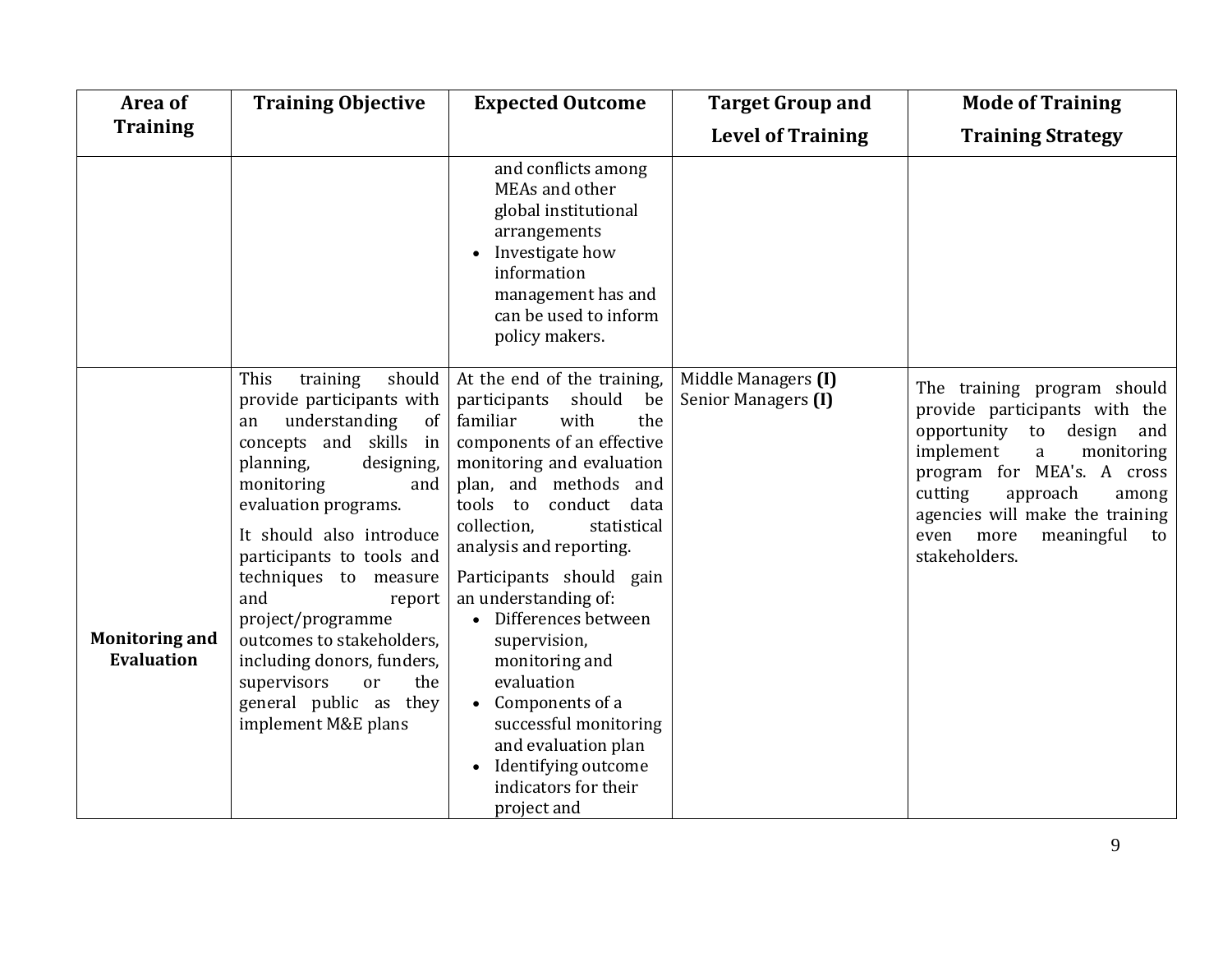| Area of                                                                       | <b>Training Objective</b>                                                                                                                                                                                                                                                                                                                                                                                                                                                                                                                                                                                                  | <b>Expected Outcome</b>                                                                                                                                                                                                                                                                                                                                                                                                                                                                         | <b>Target Group and</b>                    | <b>Mode of Training</b>  |
|-------------------------------------------------------------------------------|----------------------------------------------------------------------------------------------------------------------------------------------------------------------------------------------------------------------------------------------------------------------------------------------------------------------------------------------------------------------------------------------------------------------------------------------------------------------------------------------------------------------------------------------------------------------------------------------------------------------------|-------------------------------------------------------------------------------------------------------------------------------------------------------------------------------------------------------------------------------------------------------------------------------------------------------------------------------------------------------------------------------------------------------------------------------------------------------------------------------------------------|--------------------------------------------|--------------------------|
| <b>Training</b>                                                               |                                                                                                                                                                                                                                                                                                                                                                                                                                                                                                                                                                                                                            |                                                                                                                                                                                                                                                                                                                                                                                                                                                                                                 | <b>Level of Training</b>                   | <b>Training Strategy</b> |
|                                                                               |                                                                                                                                                                                                                                                                                                                                                                                                                                                                                                                                                                                                                            | programmes<br>Data and types of<br>data, as well as<br>challenges of data<br>collection<br>Writing an effective<br>M&E report                                                                                                                                                                                                                                                                                                                                                                   |                                            |                          |
| Communication<br>of<br><b>Environmental</b><br><b>Information and</b><br>risk | This training should assist<br>those responsible<br>for<br>environmental<br>management, and health<br>safety<br>issues<br>or<br>to<br>effectively communicate<br>information<br>risk<br>to<br>employees,<br>community<br>members, and the media.<br>They will<br>gain<br>an<br>understanding of<br>how<br>risk is perceived<br>and<br>learn the best approaches<br>to communicating<br>risk.<br>Sharpen<br>their<br>environmental and risk<br>communication<br>skills<br>presentation<br>through role playing and<br>mock media interviews.<br>Develop their own crisis/<br>environmental education<br>communication plan. | Principles of<br>$\bullet$<br>Environmental / Risk<br>Communication<br>Determining purpose<br>and objective of one's<br>communication<br>imitative<br>$\bullet$ Analyzing their<br>audience<br>• Determining the<br>appropriate methods<br>of communication<br>Setting a schedule<br>$\bullet$ Developing a crisis<br>Management/Commu<br>nication Plan<br>Information materials<br>$\bullet$<br>development and<br>assessment<br>• Face-to-Face<br>Communications<br>Working with the<br>media | Middle Managers (A)<br>Senior Managers (B) |                          |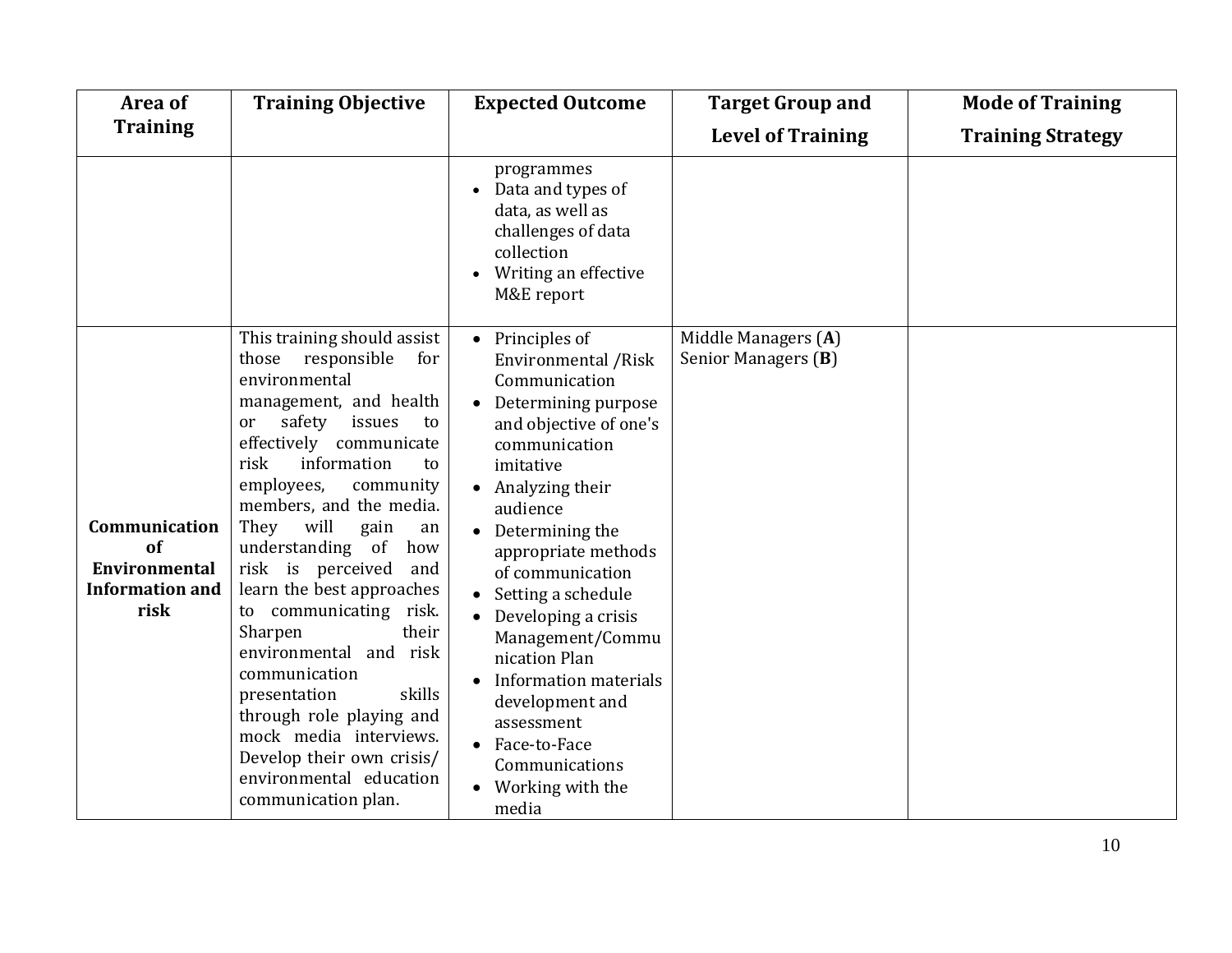| Area of         | <b>Training Objective</b>                                                                                                                                                                                                                                            | <b>Expected Outcome</b>                                                                                                                                                                  | <b>Target Group and</b>  | <b>Mode of Training</b>  |
|-----------------|----------------------------------------------------------------------------------------------------------------------------------------------------------------------------------------------------------------------------------------------------------------------|------------------------------------------------------------------------------------------------------------------------------------------------------------------------------------------|--------------------------|--------------------------|
| <b>Training</b> |                                                                                                                                                                                                                                                                      |                                                                                                                                                                                          | <b>Level of Training</b> | <b>Training Strategy</b> |
|                 | which<br>Understand<br>computer-based<br>applications can be used<br>successfully<br>in<br>environmental and risk<br>communication.<br>Be<br>exposed<br>to<br>case<br>studies (real world and<br>local based examples will<br>be incorporated into the<br>training). | • Computer-based<br>applications<br>The meaning of<br>$\bullet$<br>success<br>Evaluating a<br>$\bullet$<br>communication<br>intervention<br>(practical)<br>assignment)<br>Ethical issues |                          |                          |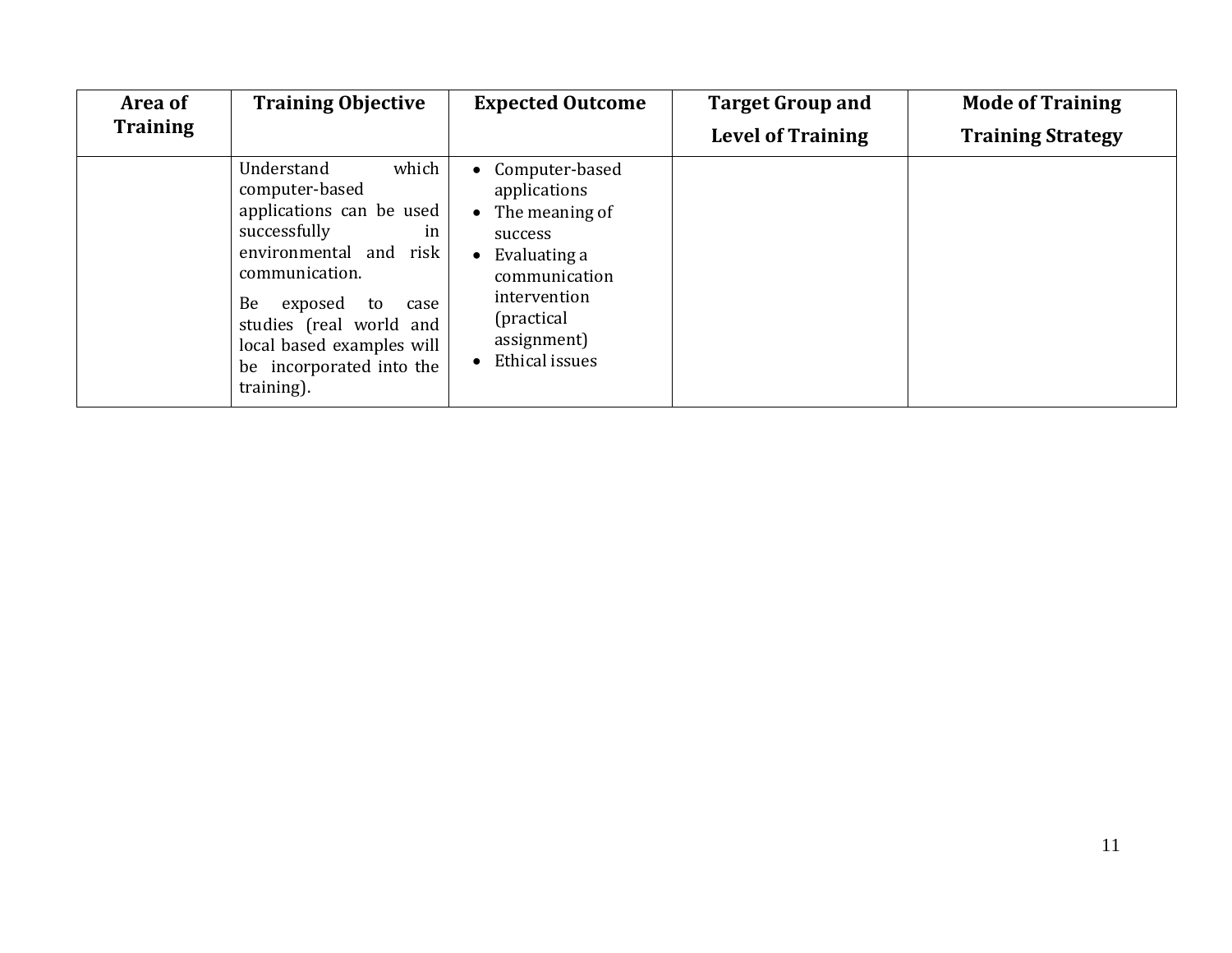### **5 Deliverables**

The Consultant is required to undertake the following deliverables:

- i. *Training Action Plan* to be submitted to the client one (1) week after contract signing
- ii. *Training Module* for areas identified three (3) weeks after contract signing (**refer to course objective and outcomes detailed in Table 2**)
- iii. *Facilitation* of training sessions for target areas identified in Table 2 over a threeweek period
- iv. *Training Evaluation Report* one (1) week after administration of the training

The consultant should allow for a period of one (1) week after submissions to facilitate review and comments from the Department. Following this, an incorporation of comments into final documents must be presented to the Department for final acceptance/approval.

### **6 Duration and Cost**

The consultant will be engaged for a period of ten (10) weeks, on a lump-sum contract payable in accordance with the schedule proposed in the agreed contract between the Government of Saint Lucia (GOSL) and the Consultant. The payment level is in keeping with the GOSL procurement guidelines for administration of a Departmental Tenders Board.

### **7 Qualifications and Experience**

#### **Qualifications**

The Consultant is required to possess qualification of at least a Master's Level Degree in one of more of the following (Information Management, Management Information Systems, Environmental Management, International Relations) or related fields.

#### **Experience**

The Consultant must possess:

i. At least five (5) years working experience in Information Management Training or Electronic Record Keeping in Saint Lucia or in the Caribbean Region.